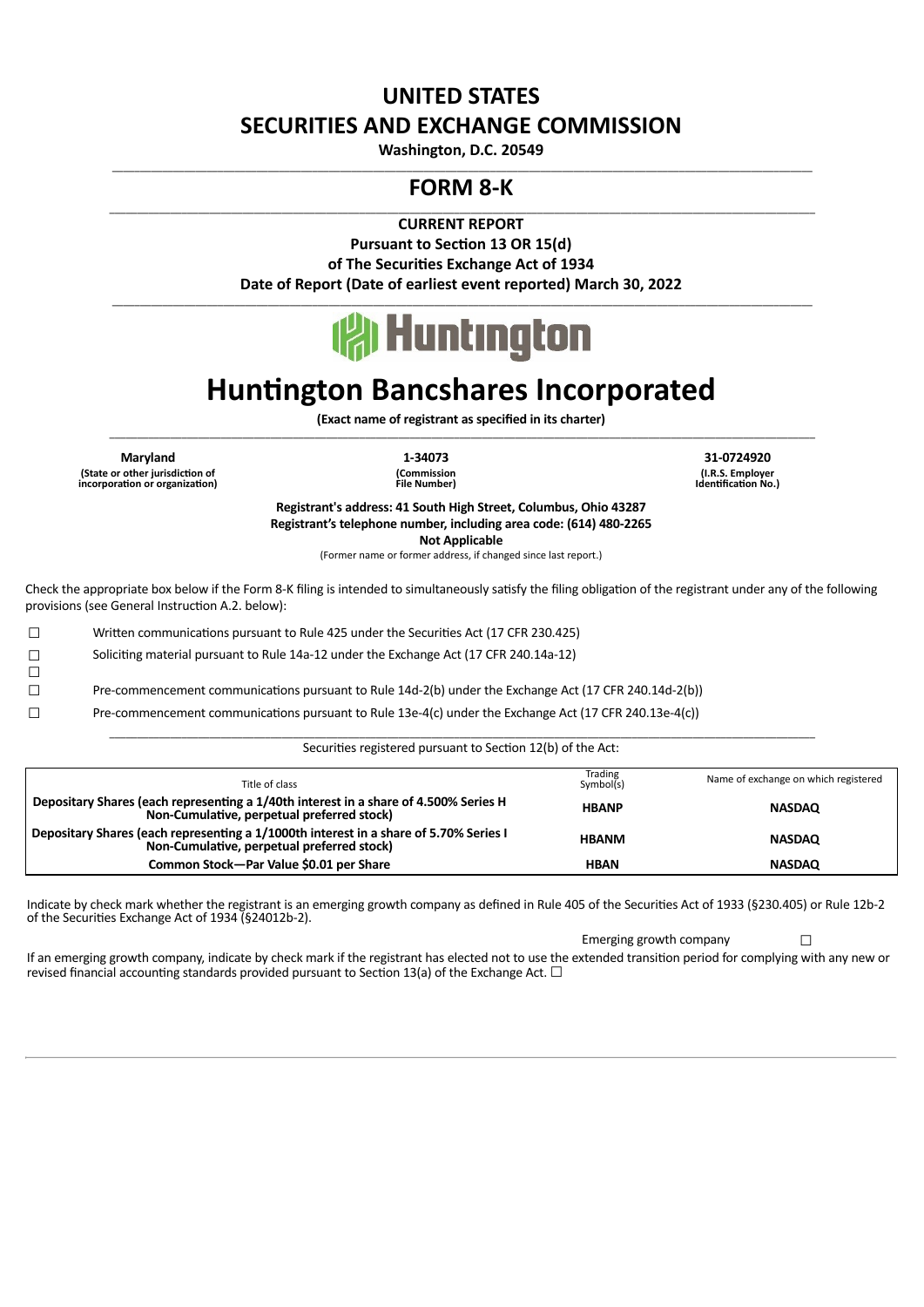#### **Item 8.01 Other Events.**

On March 31, 2022, Huntington Bancshares Incorporated ("Huntington") announced that the Board of Directors declared and set aside a quarterly cash dividend on Huntington's 5.70% Series I Non-Cumulative Perpetual Preferred Stock (Nasdaq: HBANM) of \$356.25 per share (equivalent to \$0.35625 per depositary share) payable June 1, 2022, to shareholders of record on May 15, 2022. A copy of the press release is attached as Exhibit 99.1 hereto.

#### **Item 9.01 Financial Statements and Exhibits.**

(d) Exhibits.

Exhibit 99.1 - News release of Huntington Bancshares Incorporated, dated March 31, 2022.

| <b>EXHIBIT INDEX</b> |                                                                                                           |  |
|----------------------|-----------------------------------------------------------------------------------------------------------|--|
| Exhibit No.          | Description                                                                                               |  |
| Exhibit 99.1         | News release of Huntington Bancshares Incorporated, dated March 31, 2022                                  |  |
| Exhibit 104          | Cover Page Interactive Data File - the cover page XBRL tags are embedded within the Inline XBRL document. |  |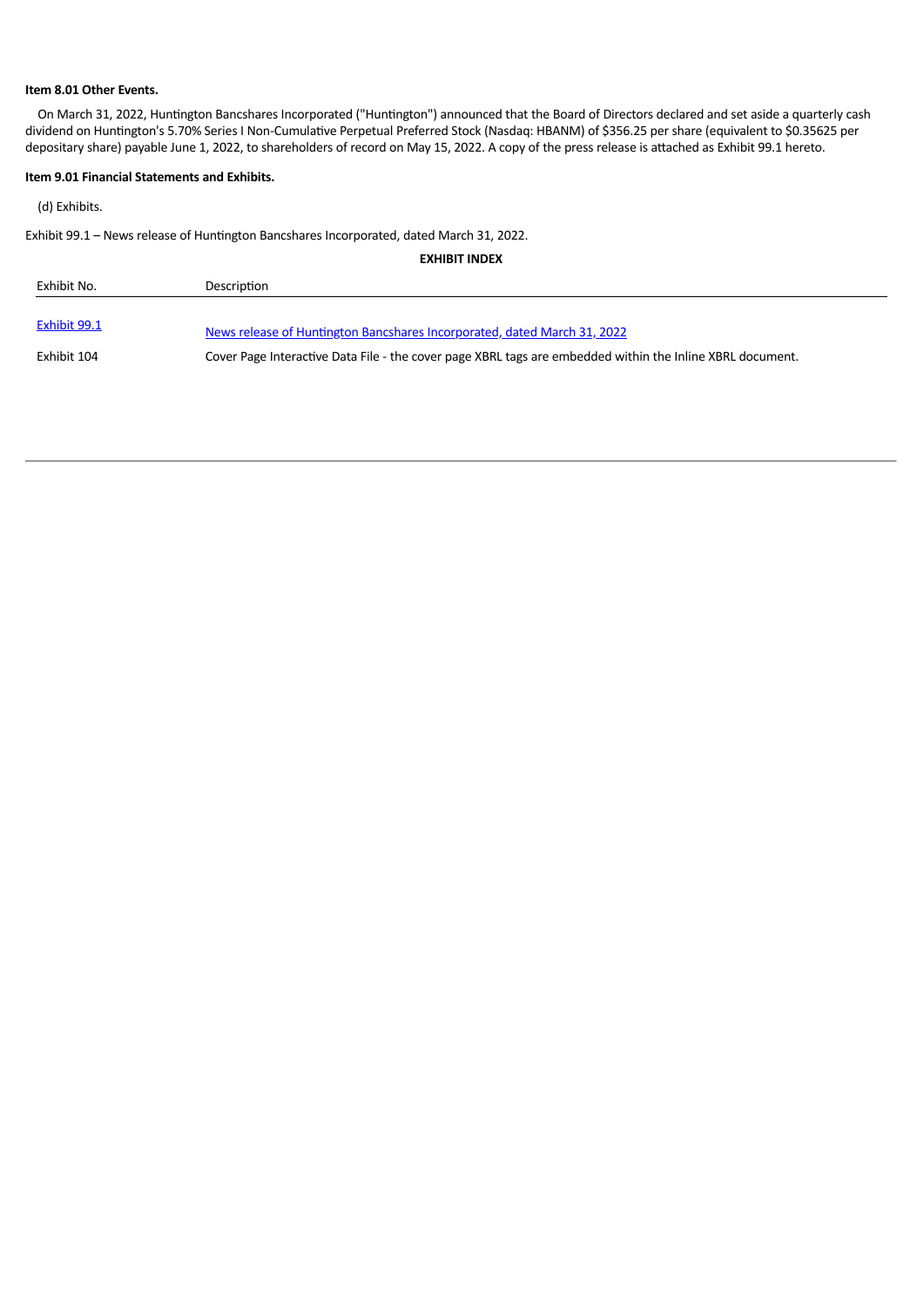#### **SIGNATURES**

Pursuant to the requirements of the Securities Exchange Act of 1934, the Registrant has duly caused this report to be signed on its behalf by the undersigned hereunto duly authorized.

#### HUNTINGTON BANCSHARES INCORPORATED

Date: March 31, 2022 By:

/s/ Jana J. Litsey

Jana J. Litsey

General Counsel